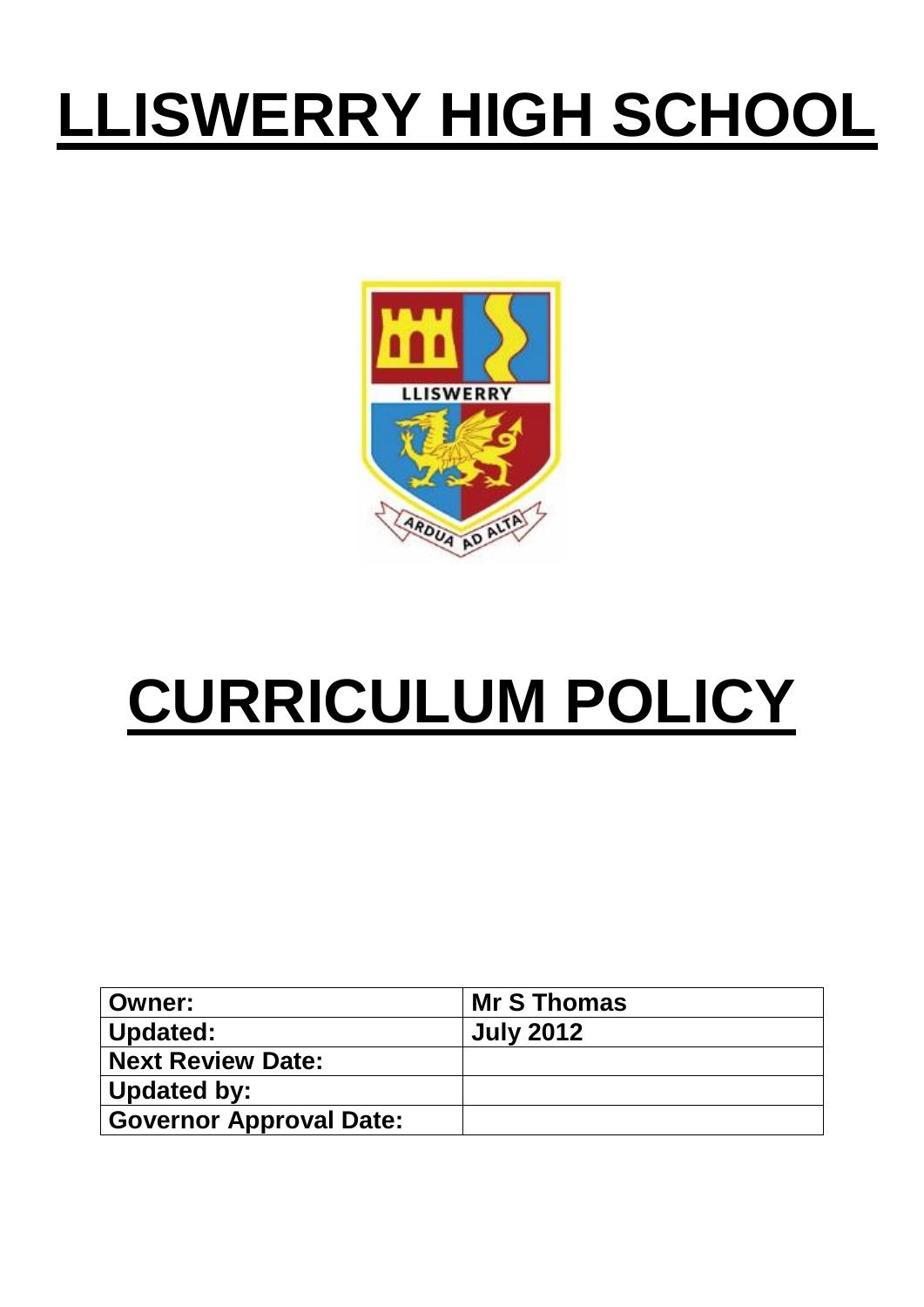### **LLISWERRY HIGH SCHOOL CURRICULUM POLICY**

#### **THE UNDERPINNING PRINCIPLES**

In the planning, delivery and evaluation of the curriculum of Lliswerry High School we:

- seek to take full account of and adhere to all relevant legislation and statutory requirements
- continue to recognise the definition of the school curriculum as contained in the original Education Reform Act of 1988 namely,

*"to promote the spiritual, moral, cultural, mental and physical development of pupils and society and to prepare pupils for the opportunities, responsibilities and experiences of adult life."*

In addition, the curriculum is central to the achievement of the aims of the school which are summarised in our mission statement of "Learning for Life"…

*"to ensure that pupils achieve their full potential and develop into active and responsible citizens able to take full advantage of the opportunities open to them in a diverse and ever changing world".*

It should also be noted that we regard the curriculum as extending beyond the various taught subjects to include cross curricular strands and a full range of extra-curricular activities.

#### **THE AIMS OF THE CURRICULUM**

At Lliswerry High School, we seek to ensure that our curriculum:

- has breadth and balance in order that pupils may apply and develop their skills and competencies in a wide range of curriculum contexts - linguistic, aesthetic, creative, mathematical, scientific, technological, physical, spiritual and moral;
- has relevance and prepares pupils for life in our diverse and every changing world. Links with the community and the world of work are important in this respect;
- meets fully the requirements of the revised National Curriculum with its emphasis on skills development and progression, while at the same time, the efficient use of resources permitting, providing a range of additional 'subjects', activities and experiences appropriate to the needs, abilities and interests of the pupils:
- meets fully the 14 to 19 requirements in terms of the Learning Core, Support and Guidance, and through collaboration with other providers, the offering of a wide choice of courses and 'pathways' leading to a range of recognised qualification outcomes:
- provides for the development of and confidence in the use/application of the full range of Key and Basic Skills. These are important not only in terms of pupils developing their abilities to acquire knowledge and information, analyse critically, interpret and debate but also for life long learning. Responsibility for the development of such skills is not confined to particular subjects, but extends across all subjects and activities of the school;
- promotes the personal, social, spiritual, cultural and moral development of pupils. While these can and are sometimes delivered as distinct entities – tutorial programme, special projects and PSHE and Careers Education lessons – it is important that they occupy an integral part in all subjects and activities offered by the school in order to support pupils to become active and responsible citizens, leading healthy and sustainable lifestyles and making positive contributions to society;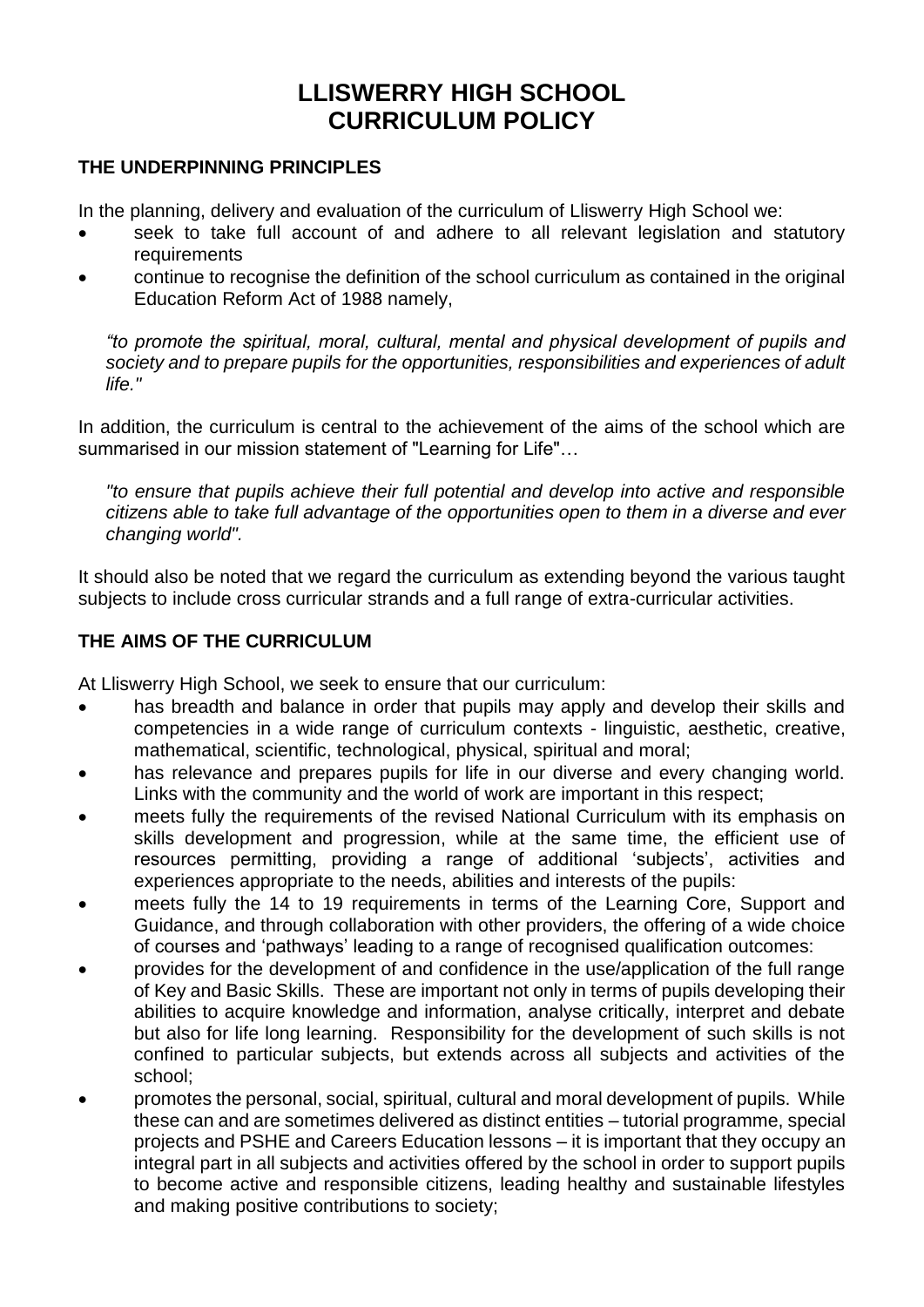- allows for the inclusion of all pupils regardless of race, religion, gender, sexual orientation, ability, disability and social class into the life and work of the school;
- has continuity and progression. It is recognised that Education is a life-long process and therefore, continuity and progression are needed to ensure that pupils' previous learning experiences and achievements are used as the basis of present and future learning. This not only requires careful curriculum planning within the school, but also strong links with our feeder primary schools and partners in the provision of 14-19 education;
- shows an awareness that we live and work in Wales and of our links to and interdependence with Europe and the Wider World. Pupils should gain a knowledge and understanding of the Welsh language, culture and heritage and the contemporary issues affecting Wales, Europe and the Wider World;
- shows an awareness of and addresses the many aspects of equal opportunities in order that pupils are prepared for life in our diverse society. It is important that stereotypes and misconceptions are challenged and discussed, positive attitudes promoted, diversity valued and pupils' knowledge and understanding of different cultures, heritages, traditions and faiths extended.

### **TEACHING AND LEARNING**

To deliver and meet the aims of the curriculum effectively we shall seek to ensure that:

- carefully planned, detailed, *differentiated* and structured schemes of work are in place and followed by all classes;
- a full, varied and up to date range of teaching and learning methods and resources is used appropriate to the needs and abilities of pupils;
- additional support is provided to those pupils identified as having additional educational needs and reasonable adjustments are made for pupils with disabilities;
- lessons are appropriately differentiated in terms of content, teaching/learning methods and resources in order to meet the needs and abilities of pupils;
- teaching and learning is stimulating, enjoyable, purposeful, meaningful and challenging;
- pupils are supported and encouraged to acquire, interpret, debate and apply knowledge and information and to think critically;
- progression is clear, structured and appropriately supported;
- pupils are encouraged to work both independently and collaboratively/co-operatively;
- pupils become confident and competent in the use and application of Key Skills and Basic Skills;
- resources and class sizes permitting, pupils are taught in groups/classes appropriate to their ability – ability bands/sets;
- pupils are encouraged to have high standards and expectations for themselves and learn to value achievement;
- staff have high expectations for pupils and regularly recognise and reward success;
- pupils' work is regularly assessed and marked in accordance with school policies/guidelines, including the use of peer and self assessment. The outcome of Assessment influences the planning and delivery of future teaching/learning and the setting of appropriate improvement targets;
- meaningful and relevant homework is set and marked;
- all curricular/extra-curricular areas and activities actively contribute to the social, personal, spiritual, moral and cultural development of pupils and promote the values of equal opportunities.

#### **REVIEW AND EVALUATION**